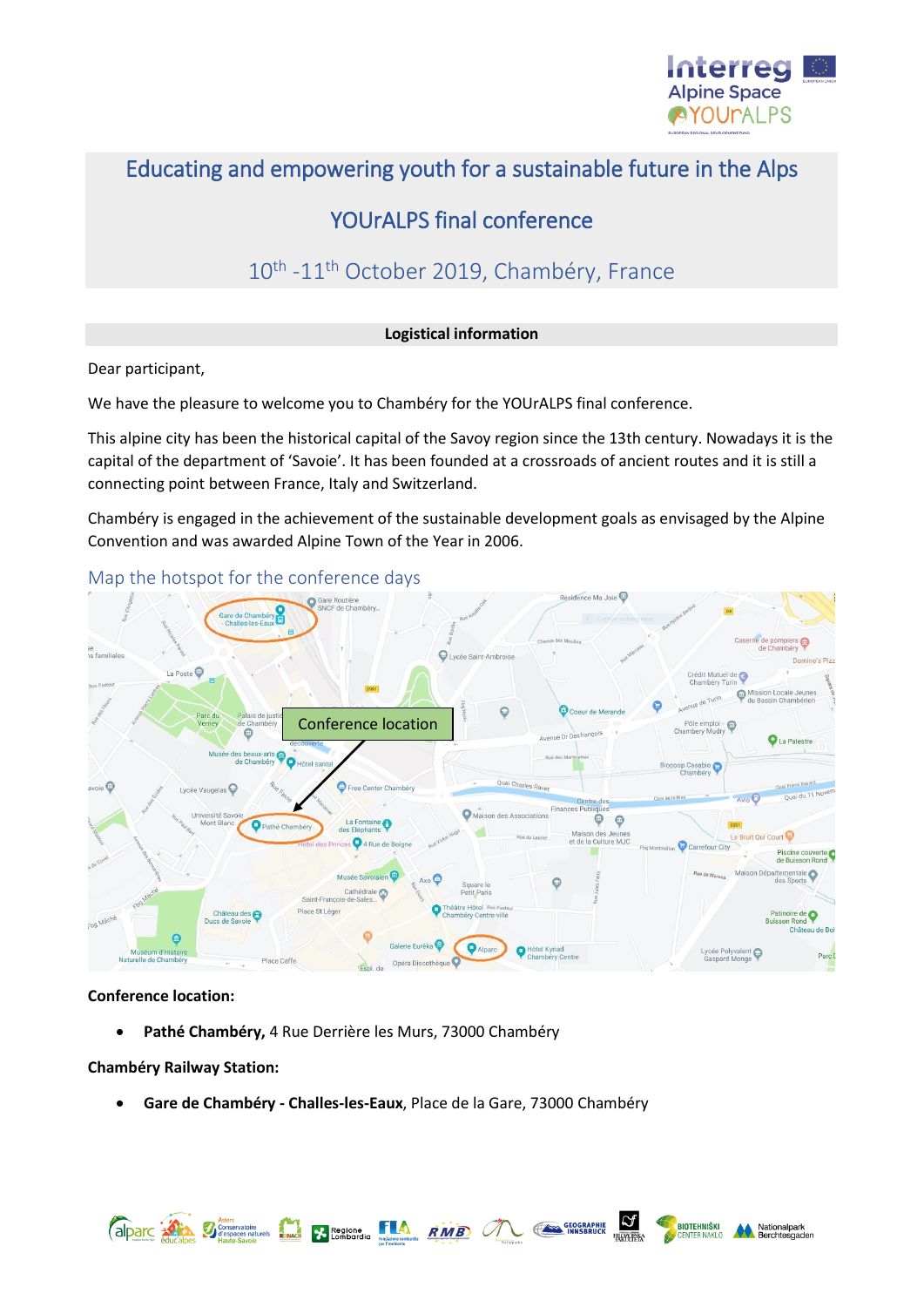

### How to reach Chambéry Chambéry is reachable by train from:

**Italy:** <https://www.trenitalia.com/>

**Austria:** <https://www.oebb.at/en/>

**Germany:** <https://www.bahn.de/p/view/index.shtml>

**France:** <https://www.sncf.com/fr>

**Switzerland:** <https://www.sbb.ch/en/home.html>

#### **Consider also to organise a carpooling or to catch a bus.**

We remind you that the YOUrALPS Final conference is a green event that promotes sustainable mobility. Try to organise your journey so that it has the least carbon footprint! If you cannot avoid taking a plane or another polluting mean of transportation be sure to compensate for your CO2 emissions.

Thank you for considering the environment.

# Accommodation

This is a list of four hotels that are located in a strategic position between Chambéry railway station, and Pathé Chambéry, where the conference will take place. Both the station and the conference location are reachable in less than 15min of walk from each hotel. The hotels are in the city centre giving you the opportunity to enjoy the cultural heritage of Chambéry.

### Hotel Santal

**Where:** 3 Rue Doppet, 73000 Chambéry, France – 5 min walk from the railway station; 3 min walk from Pathé Chambéry

Website:<https://hotel-santal.business.site/>

#### Hotel Kyriad Chambéry Centre

**Where:** 371 rue de la République, 73000 Chambéry, France – 16 min walk from the railway station; 12 min walk from Pathé Chambéry

Website:<http://www.kyriad-chambery-centre-curial.fr/>

#### Théâtre Hôtel Chambéry

**Where:** 9 rue Denfert Rochereau, 73000 Chambéry, France – 12 min walk from the railway station; 9 min walk from Pathé Chambéry

Website:<http://www.theatrehotelchambery.com/>

#### Hotel The Originals des Princes Chambéry

**Where:** 4 Rue de Boigne, 73000 Chambéry, France – 10 min walk from the railway station; 5 min walk from Pathé Chambéry

Website:<https://www.theoriginalshotels.com/hotels/des-princes-chambery>